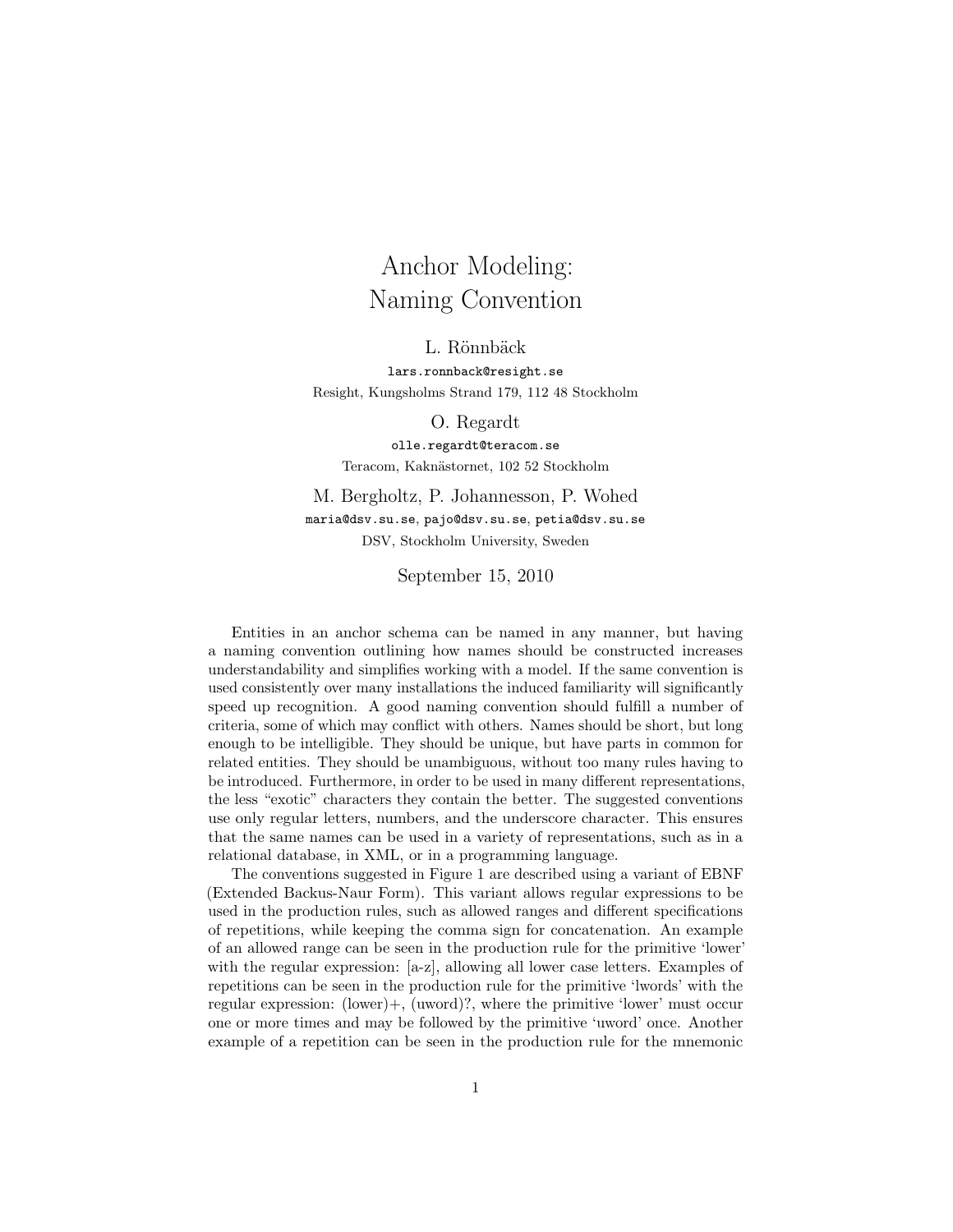| Parts                  |                                                                                          |  |  |
|------------------------|------------------------------------------------------------------------------------------|--|--|
| $N_{\mathbb{T}}(T)$    | $\mathrel{::=} T$ , delim, historization                                                 |  |  |
| $N_{\mathbb{I} K}(T)$  | $\therefore$ MK, delim, identity, delim, $R_K$                                           |  |  |
| $N_{\mathbb{I} A}(T)$  | $\mathcal{L} := MA$ , delim, identity, delim, $R_A$                                      |  |  |
| $N_{\mathbb{T}}(B)$    | $\therefore$ MB, delim, historization                                                    |  |  |
| $N_{\mathbb{D}}(B)$    | $\mathrel{\mathop:}= B$                                                                  |  |  |
| $N_{\mathbb{I} K}(B)$  | $ ::= MK$ , delim, identity                                                              |  |  |
| $N_{\mathbb{I} A}(B)$  | $\mathbf{H} = \mathbf{M} \mathbf{A}$ , delim, identity                                   |  |  |
| $N_{\mathbb{D}}(K)$    | $::=K$                                                                                   |  |  |
| $N_{\mathbb{I}}(K)$    | $ ::= MK$ , delim, identity                                                              |  |  |
| $N_{\mathbb{I}}(A)$    | $\mathbf{H} = \mathbf{M}A$ , delim, identity                                             |  |  |
| Entities               |                                                                                          |  |  |
| Т                      | $\therefore$ MA, delim, $R_A$ , (delim, MA, delim, $R_A$ )+, (delim, MK, delim, $R_K$ )* |  |  |
| В                      | $ ::= MA$ , delim, MB, delim, DA, delim, DB                                              |  |  |
| K                      | $ ::= MK$ , delim, DK                                                                    |  |  |
| $\boldsymbol{A}$       | $ ::= MA$ , delim, DA                                                                    |  |  |
| Descriptors            |                                                                                          |  |  |
| $DB$                   | $\mathrel{\mathop:}=$ uwords                                                             |  |  |
| DK                     | $ ::=$ uwords                                                                            |  |  |
| DA                     | $ ::=$ uwords                                                                            |  |  |
| Mnemonics              |                                                                                          |  |  |
| MB                     | $ ::= (upper  number){3}$                                                                |  |  |
| $\mathbf{M}\mathbf{K}$ | $ ::= (upper  number){3}$                                                                |  |  |
| MA                     | $ ::= (upper  number) \{2\}$                                                             |  |  |
| Roles                  |                                                                                          |  |  |
| $R_K$                  | $ ::=$ lwords                                                                            |  |  |
| $R_A$                  | $ ::=$ lwords                                                                            |  |  |
| Primitives             |                                                                                          |  |  |
| historization          | ::= 'ValidFrom'                                                                          |  |  |
| identity               | $ ::= 'ID'$                                                                              |  |  |
| delim                  | $ ::= '$                                                                                 |  |  |
| lwords                 | $ ::= (lower) +, (uword)?$                                                               |  |  |
| uwords                 | $ ::= (upper, (lower   number)* )+$                                                      |  |  |
| number                 | $ ::= [0-9]$                                                                             |  |  |
| upper                  | $ ::= [A-Z]$                                                                             |  |  |
| lower                  | $ ::= [a-z]$                                                                             |  |  |
|                        |                                                                                          |  |  |

Figure 1: A suggested naming convention described in Extended Backus-Naur Form with regular expressions.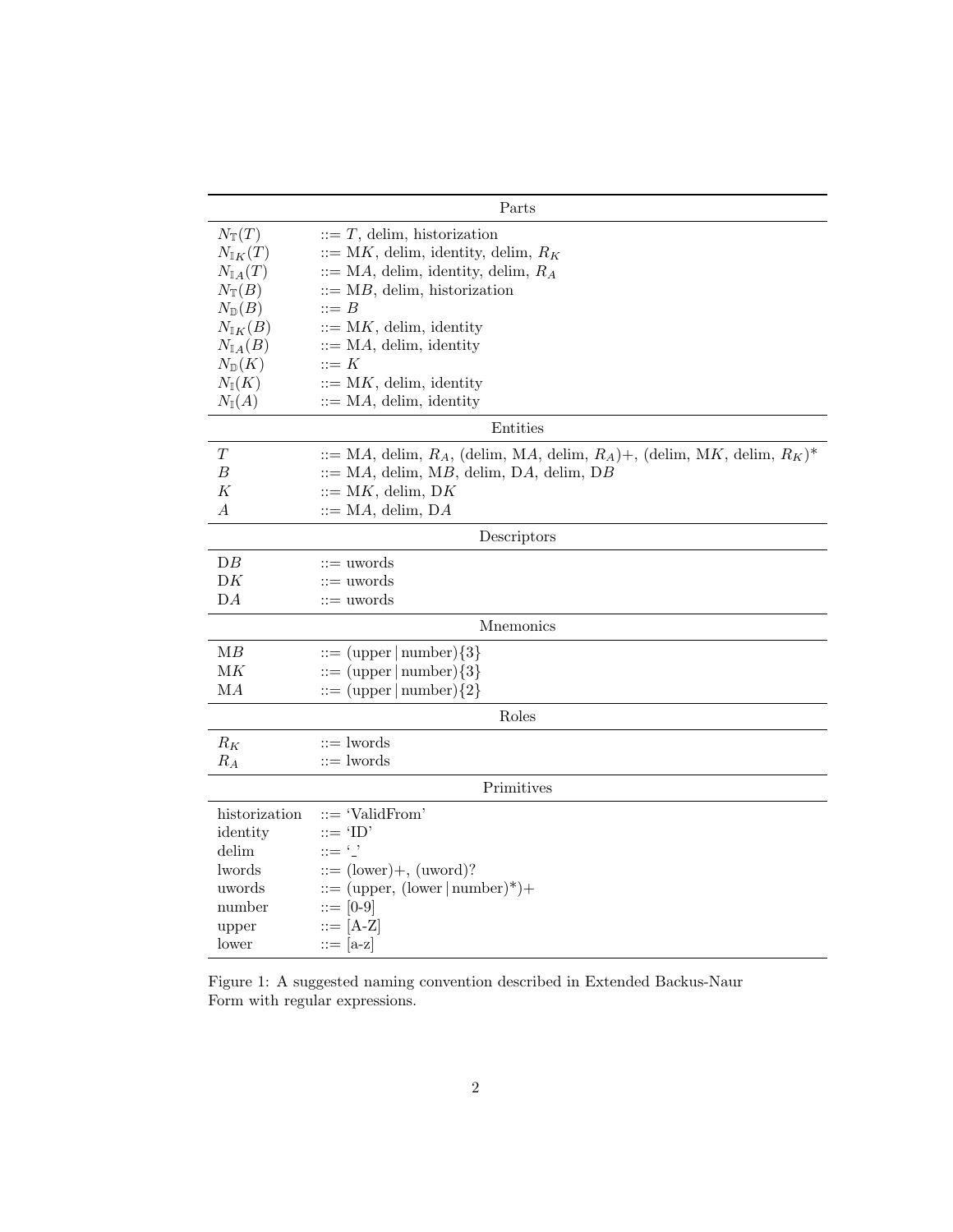'MA' with the regular expression: (upper  $|\text{number}\rangle\{2\}$ , where exactly two times either of the primitives 'upper' or 'number' occur.

EBNF can only describe syntax. However, the names derived from the suggested namning conventions also contain semantics. From the names it should be possible to deduce the relationships between entities. The procedure to get names with such semantics is simple. The EBNF in Figure 1 should be followed bottom-up and every production rule exhausted before moving up to the next. If a production rule contains a reference to a previous production rule, a string among those already created in the referenced rule must be selected. For example, when the production rule for the mnemonic 'MA' is exhausted, the result is a set of mnemonics (two upper case letters or numbers) for anchors. In the anchor model in Figure 3, there are four anchors, yielding the set of mnemonics  ${^{\circ}AC}$ , 'PE', 'ST', 'PR'}. The production rule for the name of an attribute 'B' is 'MA, delim, MB, delim, DA, delim, DB', which starts with a reference to 'MA', allowing only one of the four strings in the set to be used. Which of the four is selected is determined by the actual relationships, such that an attribute takes the mnemonic of the anchor it belongs to. Given the example, exhausting the production rule for  $B'$  and the anchor having the mnemonic  $AC'$  will produce the set {'AC NAM Actor Name', 'AC PLV Actor ProfessionalLevel', 'AC GEN Actor Gender'}. From these attribute names it is easy to determine which anchor they belong to.

While mnemonics are short unique strings, names also contain descriptors, which are longer strings intelligible enough to give an understanding of what entities represent. For example, the anchor named 'AC<sub>-</sub>Actor' has the mnemonic 'AC' and the descriptor 'Actor'. One attribute of this anchor is named 'AC NAM Actor Name', starting with the mnemonic of the anchor to which it belongs, followed by a mnemonic for the attribute, 'NAM', and the descriptors for both the anchor and the attribute. In the tie named 'PE in AC wasCast' the mnemonics of the adjoining anchors, 'AC' and 'PE', are present together with the names of the roles they have in the tie. These conventions will yield unique, but not unambiguous names, i.e. the order of the adjoined anchors and knots in a tie may change. For example the two names 'PE in AC wasCast' and 'AC wasCast PE in' both refer to the same tie.

Parts are named according to the functions described in Figure 2. The conventions for parts in Figure 1 also contain references to earlier production rules, giving those names semantics as well. The production rule naming the anchor identity for an attribute is 'MA, delim, identity'. From the set of available anchor mnemonics, the one for the anchor that is the domain of the attribute should be chosen. For example, in the attribute named 'AC\_NAM\_Actor\_Name' the identity part is named 'AC ID', the data type part is named 'AC NAM Actor Name', and the time type part is named 'AC NAM ValidFrom'. Likewise the anchor that is the type of an anchor role in a tie should be chosen.